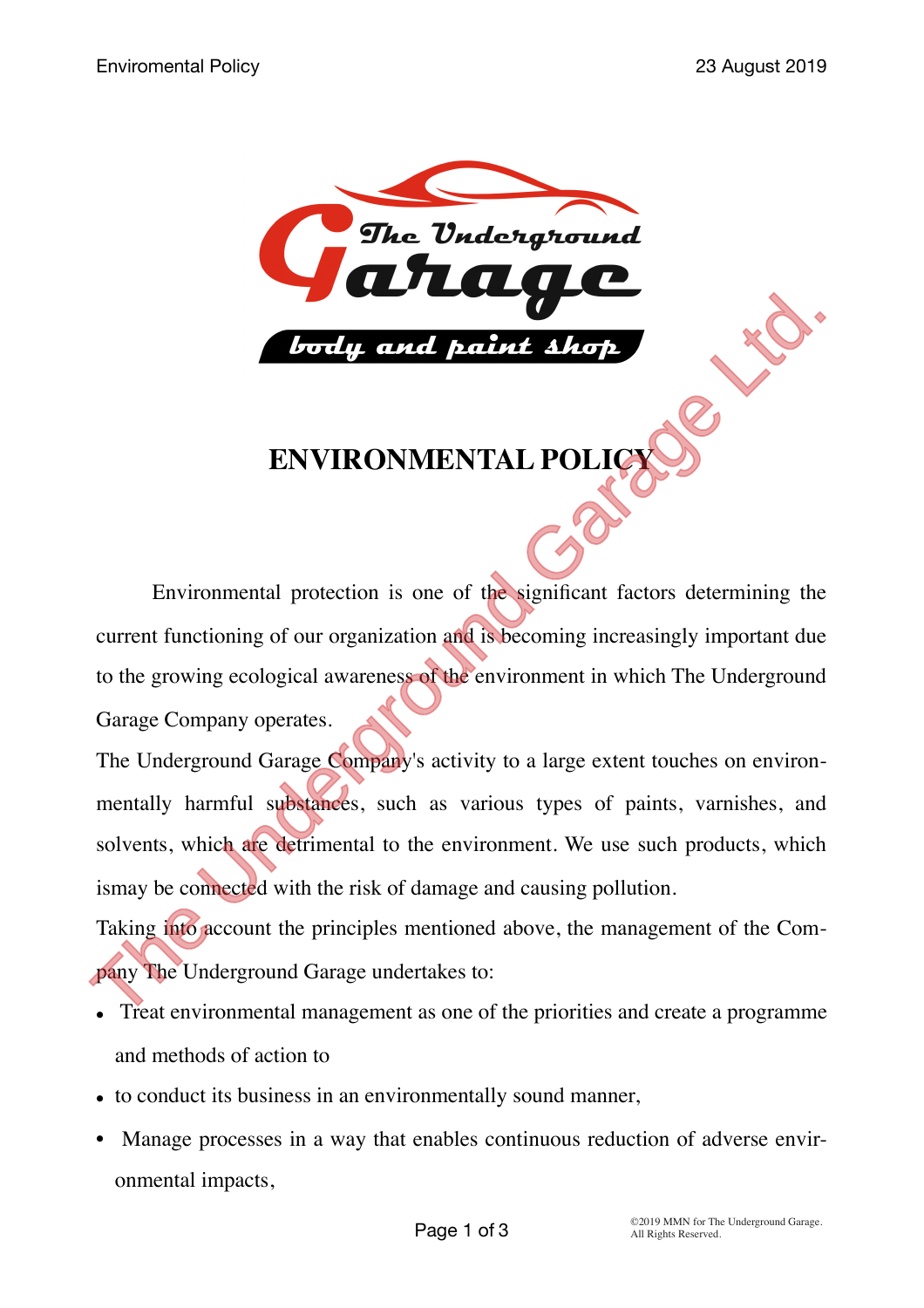- Reduce emissions of pollutants into the air,
- Manage to package rationally,
- Reduce waste,
- Protect soil and groundwater from pollution,
- To comply with all applicable environmental laws and regulations applicable to the Company's business, and
- take into account the requirements of other stakeholders, such as customers, public administrations,
- To monitor and assess the impact of an organization on the environment and to develop environmental protection programs on its basis, to provide resources necessary for their implementation, and to monitor the implementation of these programs. • The United States and disposal of wate.<br>• The United States and The United States and the Company's business, and<br>• take into account the requirements of other stakeholders, such as customers, pub-<br>• To monitor and asses
- Assess, at the decision-making stage, the potential environmental impact of the new activity,
- Advise, and where possible instruct, customers, suppliers and the general public about safe practices
- transport, storage and disposal of waste,
- Support recycling schemes for used products and packaging.
- Raise the knowledge of their employees by informing them about the Company's environmental protection policy and the appropriate environmental protection measures.
- Training programmes and motivate them to work in an environmentally responsible manner, and
- in line with the principles of this policy,
- Active cooperation with local authorities.